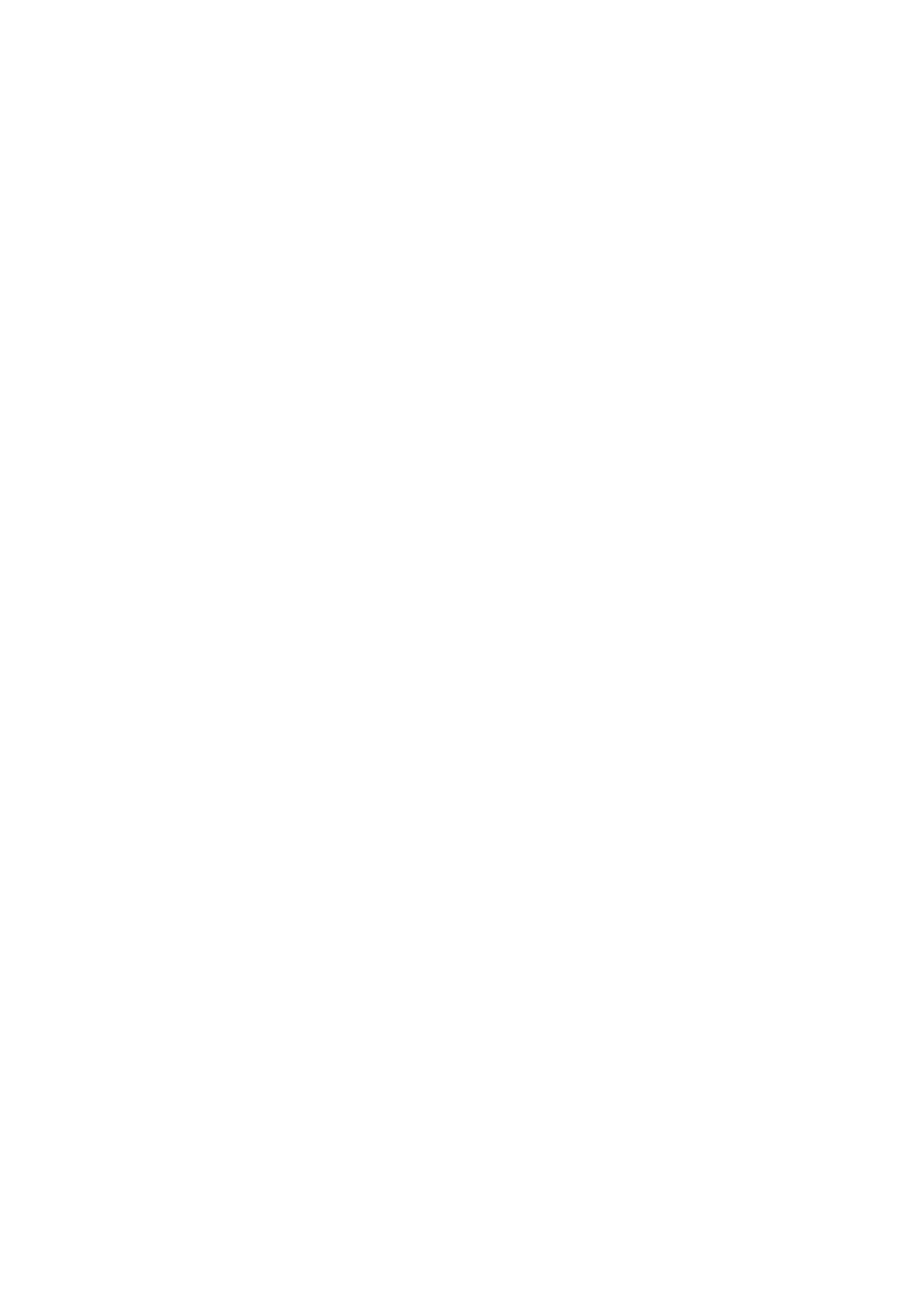## **OTOROHANGA DISTRICT COUNCIL**

#### **19 FEBRUARY 2019**

Minutes of an ordinary Meeting of the Otorohanga District Council held in the Council Chambers, 17 Maniapoto Street, Otorohanga on Tuesday 19 February 2019 commencing at 10.00am.

# **MINUTES**

### **ORDER OF BUSINESS:**

| <b>ITEM</b>                     | <b>PRECIS</b>                                                 |                                                                         | <b>PAGE</b>    |
|---------------------------------|---------------------------------------------------------------|-------------------------------------------------------------------------|----------------|
| <b>PRESENT</b>                  |                                                               |                                                                         |                |
| IN ATTENDANCE                   |                                                               |                                                                         |                |
| <b>APOLOGY</b>                  |                                                               |                                                                         |                |
| <b>OPENING PRAYER</b>           |                                                               |                                                                         |                |
| PUBLIC FORUM (UP TO 30 MINUTES) |                                                               |                                                                         |                |
|                                 | <b>ITEMS TO BE CONSIDERED IN GENERAL BUSINESS</b>             |                                                                         |                |
|                                 |                                                               | CONFIRMATION OF MINUTES - OTOROHANGA DISTRICT COUNCIL - 22 JANUARY 2019 |                |
|                                 |                                                               | CONFIRMATION OF MINUTES - OTOROHANGA COMMUNITY BOARD - 6 DECEMBER 2018  | 2              |
|                                 |                                                               | CONFIRMATION OF MINUTES - KAWHIA COMMUNITY BOARD - 7 DECEMBER 2018      | $\mathfrak{p}$ |
|                                 | RECEIPT OF MINUTES – KAWHIA COMMUNITY BOARD – 1 FEBRUARY 2019 |                                                                         | 2              |
|                                 | DECLARATION OF CONFLICTS OF INTEREST                          |                                                                         | 2              |

#### REPORTS

| <b>ITEM 335</b> | APPOINTMENT OF ALTERNATE CIVIL DEFENCE LOCAL CONTROLLERS   | 3 |
|-----------------|------------------------------------------------------------|---|
| ITEM 336        | FEEDBACK ON REVISION OF ROAD IMPROVEMENT STRATEGY          | 3 |
| ITEM 337        | ROUTINE ENGINEERING REPORT - NOVEMBER 2018 TO JANUARY 2019 | 4 |
| ITEM 338        | KAWHIA FORESHORE RECLAMATION LAND                          | 5 |
| <b>ITEM 339</b> | SPORT WAIKATO - PRESENTATION                               | 4 |
| <b>ITEM 340</b> | ODC MATTERS REFERRED FROM 22 JANUARY 2019                  | 6 |
|                 | <b>GENERAL BUSINESS</b>                                    |   |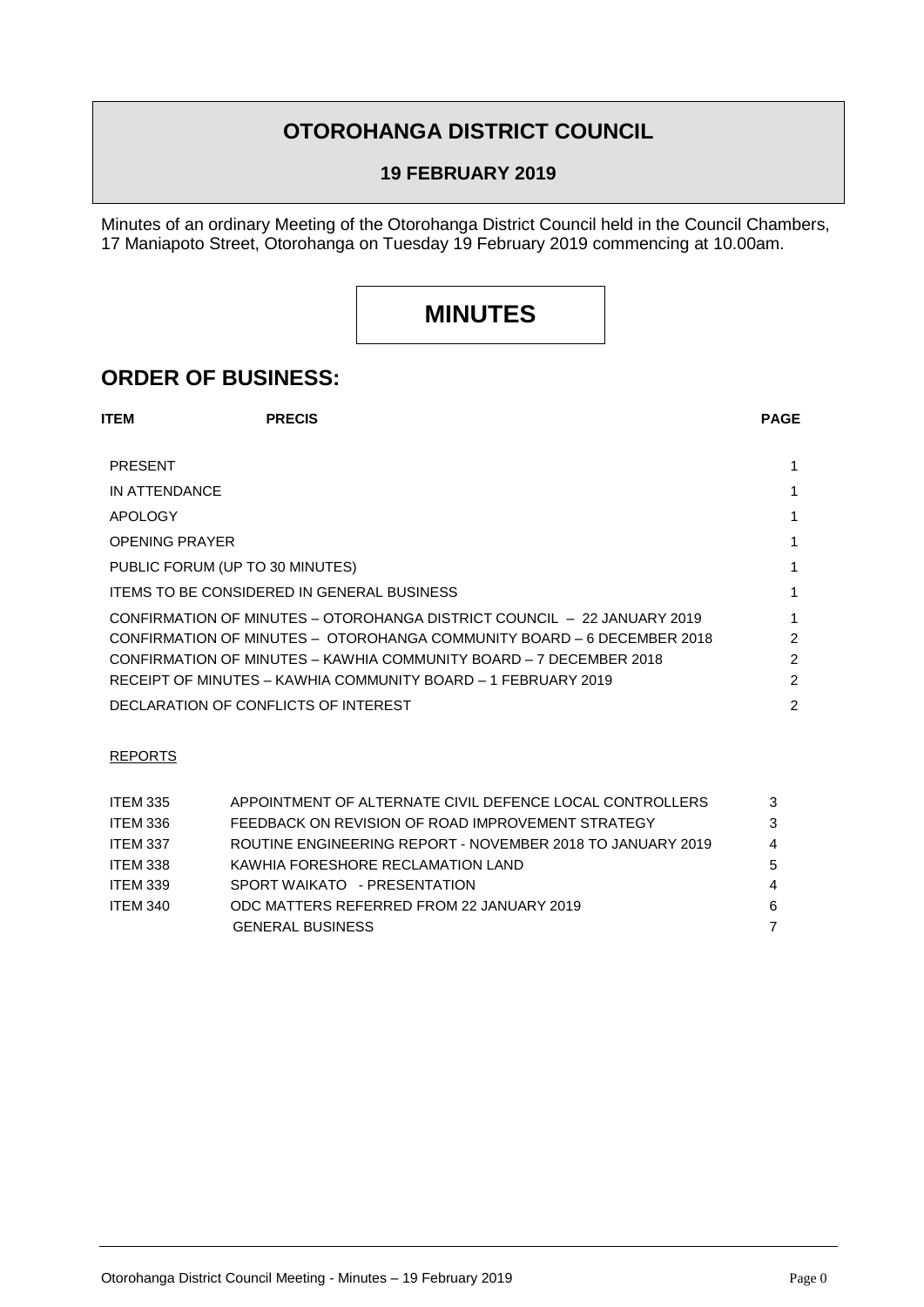#### **PRESENT**

Mr. MM Baxter (Mayor), Councillors RA Klos, K Christison, AJ Williams, R Johnson, K Phillips and D Pilkington

#### **IN ATTENDANCE**

Ms. T Winter (Chief Executive) Messrs, G Bunn (Corporate Services Manager), R Brady (Engineering Manager) CA Tutty (Governance Supervisor) and Ms T Ambury (Organisational & Community Development Manager)

His Worship declared the meeting open and welcomed those present. He extended a special welcome to newly appointed Chief Executive Ms. Tanya Winter.

#### **APOLOGY**

**Resolved** that the apology received from Councillor P. McConnell be sustained.

#### **His Worship / Councillor Pilkington**

#### **OPENING PRAYER**

Councillor Johnson read the Opening Prayer.

#### **PUBLIC FORUM**

#### HAMILTON CAR CLUB – HILLCLIMB

A number of residents led by Mrs. Sue Bethall of Pekanui Road attended the meeting and expressed their opposition to the proposed Hamilton Car Club, Pekanui Road Hill Climb.

A Mrs. Karen Craig and Mr. Scott Bartlam also spoke in support of their submission.

The main concerns expressed were in respect to:

- 1) Safety
- 2) Inconvenience
- 3) Farmers are running a business
- 4) Feeder road from Kawhia
- 5) Safety for local cyclists, runners and horses
- 6) Vicinity of Scott Reserve

The Chair of the Hamilton Car Club Mr. Chris Ramsay was also in attendance.

#### **ITEMS TO BE CONSIDERED IN GENERAL BUSINESS**

**Resolved** that the following items be considered in general business which may require resolutions.

- a) Council endorse the newly appointed Chief Executive Ms Tanya Winter as a Director on the Waikato Local Area Shared Service (WLASS)
- b) Hamilton Car Club Pekanui Road Hill Climb.

#### **His Worship / Councillor Pilkington**

#### **CONFIRMATION OF MINUTES – OTOROHANGA DISTRICT COUNCIL – 22 JANUARY 2019**

**Resolved** that the Minutes of the meeting of the Otorohanga District Council held 22 January 2019, as amended, be approved as a true and correct record of that meeting and the resolutions contained therein be adopted.

#### **Councillor Johnson / Councillor Williams**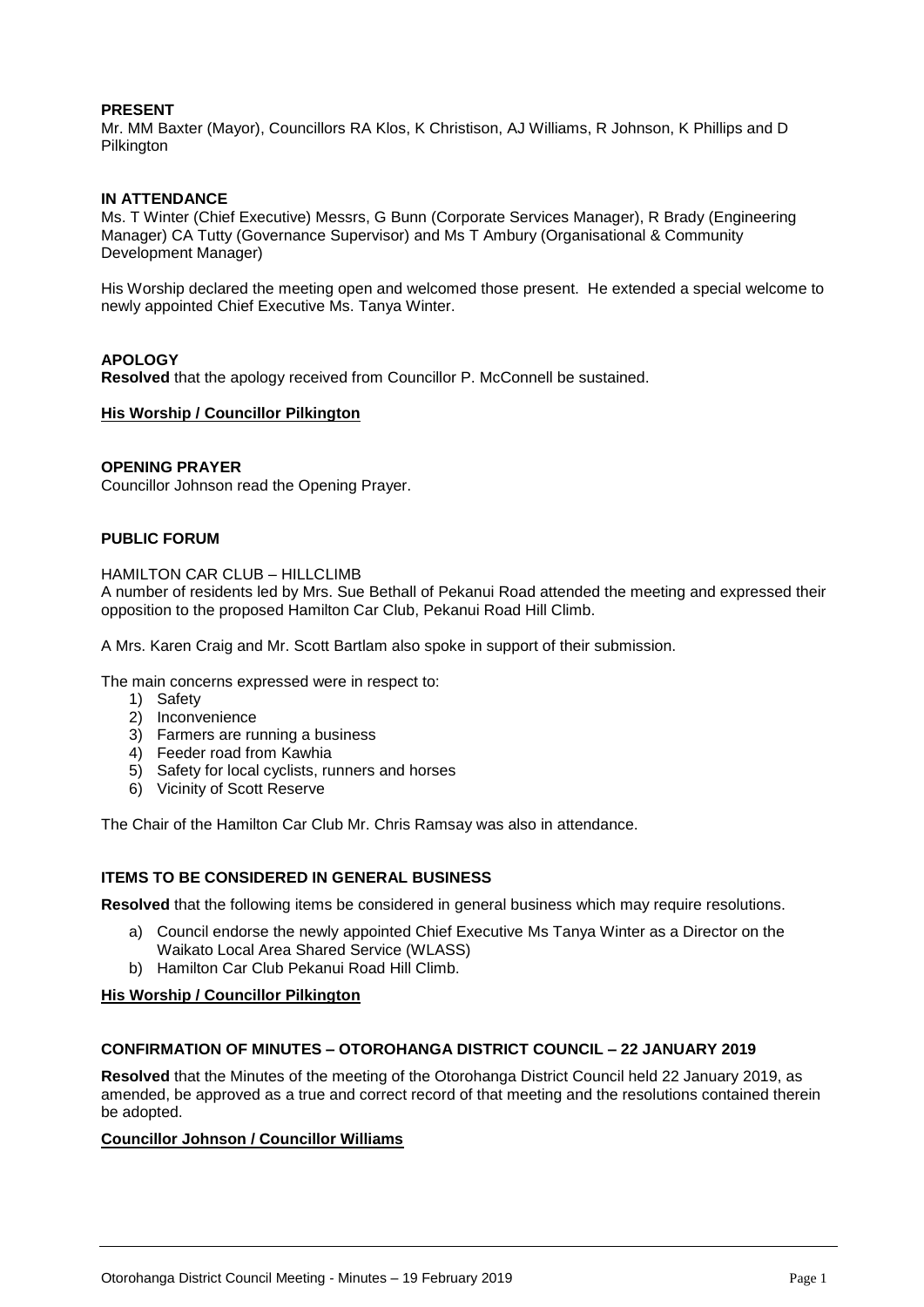#### **MATTERS ARISING**

Councillor Johnson highlighted the fact that he has not been recorded as being present at the meeting.

Councillor Williams referred to Page 3 eighth paragraph, in particular the sentence commencing "the Chief Executive advised that this is only a "discrepancy" sum, and asked that the word be amended to "discretionary:

Councillor Klos referred to Page 3, the sixth paragraph from the bottom of the page and requested that this be amended to read "Councillor Klos expressed the opinion that the individual farm owners are valued ratepayers and long term citizens, where as those properties on Ranginui Road are owned by large corporates".

Councillor Pilkington referred to Page 7, and expressed concern that the Waipapa Toilet Facility is being used as a dump station.

Councillor Phillips suggested that consideration should be given to installing a dump station at the Waipapa Reserve.

Councillor Klos reported that the New Zealand Motor Caravan Association may be interested in providing a dump station in this area.

#### **CONFIRMATION OF MINUTES – OTOROHANGA COMMUNITY BOARD – 6 DECEMBER 2018**

**Resolved** that the Otorohanga District Council confirm the minutes of the meeting of the Otorohanga Community Board held on 6 December 2018 and accordingly adopt the resolutions contained therein.

#### **Councillor Christison / His Worship**

#### **CONFIRMATION OF MINUTES – KAWHIA COMMUNITY BOARD – 7 DECEMBER 2018**

**Resolved** that the Otorohanga District Council confirm the minutes of the meeting of the Kawhia Community Board held on 7 December 2018 and accordingly adopt the resolutions contained therein.

#### **Councillor Pilkington / Councillor Christison**

#### **RECEIPT OF MINUTES – KAWHIA COMMUNITY BOARD – 1 FEBRUARY 2019**

**Resolved** that the Otorohanga District Council receive the minutes of the meeting of the Kawhia Community Board held on 1 February 2019.

#### **Councillor Pilkington / Councillor Johnson**

#### **MATTERS ARISING**

Councillor Pilkington highlighted the following:

- 1) Page 1, Public Forum PHP should be BHP
- 2) Parking enforcement in Kawhia, parking fees should be referred to as parking "fines."
- 3) Page 4, Kawhia School, Councillor Pilkington highlighted the fact that "on her attendance" had been recorded twice.

#### **DECLARATION OF CONFLICTS OF INTEREST**

Councillor Johnson declared a conflict of interest in matters to be discussed relating to Beattie Home as he is a Trustee of the home.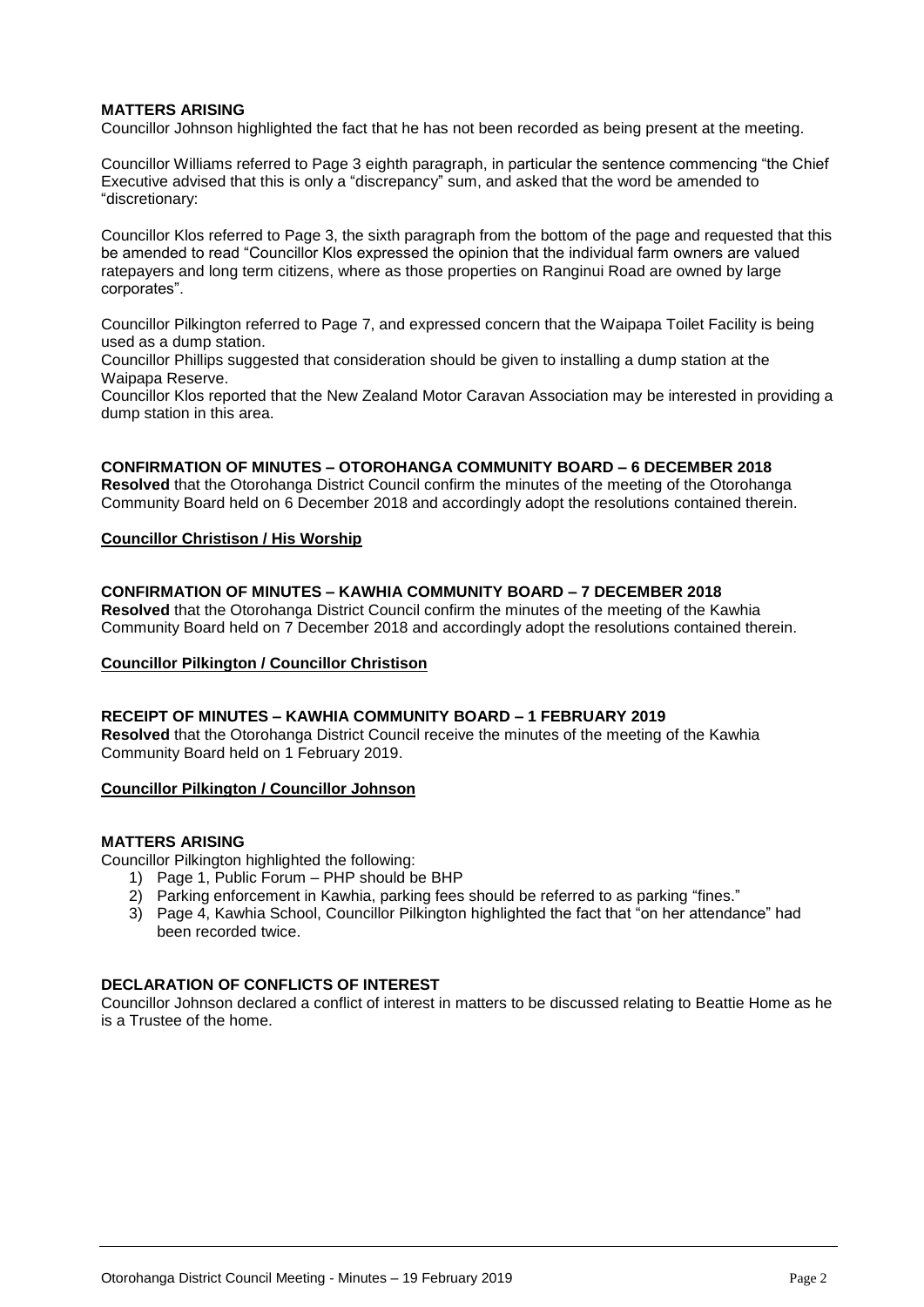#### **ITEM 335 - APPOINTMENT OF ALTERNATE CIVIL DEFENCE LOCAL CONTROLLERS**

The Corporate Services Manager presented the Environmental Services Manager's report on the appointment of alternate Civil Defence Local Controllers.

In reply to His Worship the Chief Executive advised that Controllers need to have financial delegation and reassured Council that there are very strict accountability conditions in place around an emergency event.

The Chief Executive said she would like to discuss her role within Civil Defence with Council.

Councillor Klos expressed concern in the event of an emergency that the proposed Alternate Local Controllers are from outside the District.

She was advised that Council's Environmental Services Manager Andrew Loe is the Local Controller for the Otorohanga District.

Councillor Phillips reported that this Districts main civil defence concern is that of flooding and at times part of the area can be cut off. He highlighted the fact that this Council's controller does not reside within the Otorohanga District.

The Chief Executive referred to the new technology that is available and the amazing information which Council receives from the Waikato Regional Council and MetService. She said she is sure this District has the first shift in an incident covered however, there is a need to have a backup from neighbouring Districts.

Councillor Williams advised that there are funds are available such as for welfare purposes in the event of a Civil Defence emergency.

Councillor Johnson expressed the opinion that there could be a chance that the two Alternate Local Controllers could be engaged in other Districts.

The Chief Executive referred to the nationwide group model which should be in place to ensure resources are available if required.

**Resolved** that the report be received and;

- 1. Otorohanga District Council endorse the appointment of David Simes, Waipa District Council Local Controller as an alternate Local Controller and;
- 2. Otorohanga District Council endorse the appointment of Terrena Kelly, Waitomo District Council Local Controller as an alternate Local Controller.

#### **Councillor Klos / Councillor Williams**

#### **ITEM 336 - FEEDBACK ON REVISION OF ROAD IMPROVEMENT STRATEGY**

The Engineering Manager reported that submissions in respect to potential changes to Council's Road Improvement Strategy closed last Friday.

The following submissions were received.

- a) TRJ Skilton concurring with the analysis, conclusions and proposals contained in the report and the preliminary work presented in the strategy review in September 2018.
- b) H C de Haan requesting Council tar seal Bromley Road.
- c) H & M Mandeno supporting the widening of narrow sealed roads and the sealing of unsealed roads.
- d) S & C Forster requesting the sealing of Newman Road from the Bayley Road end for 1.5km.
- e) A Busch in favour of altering the roading plan to allow for more road seal extensions to be carried out.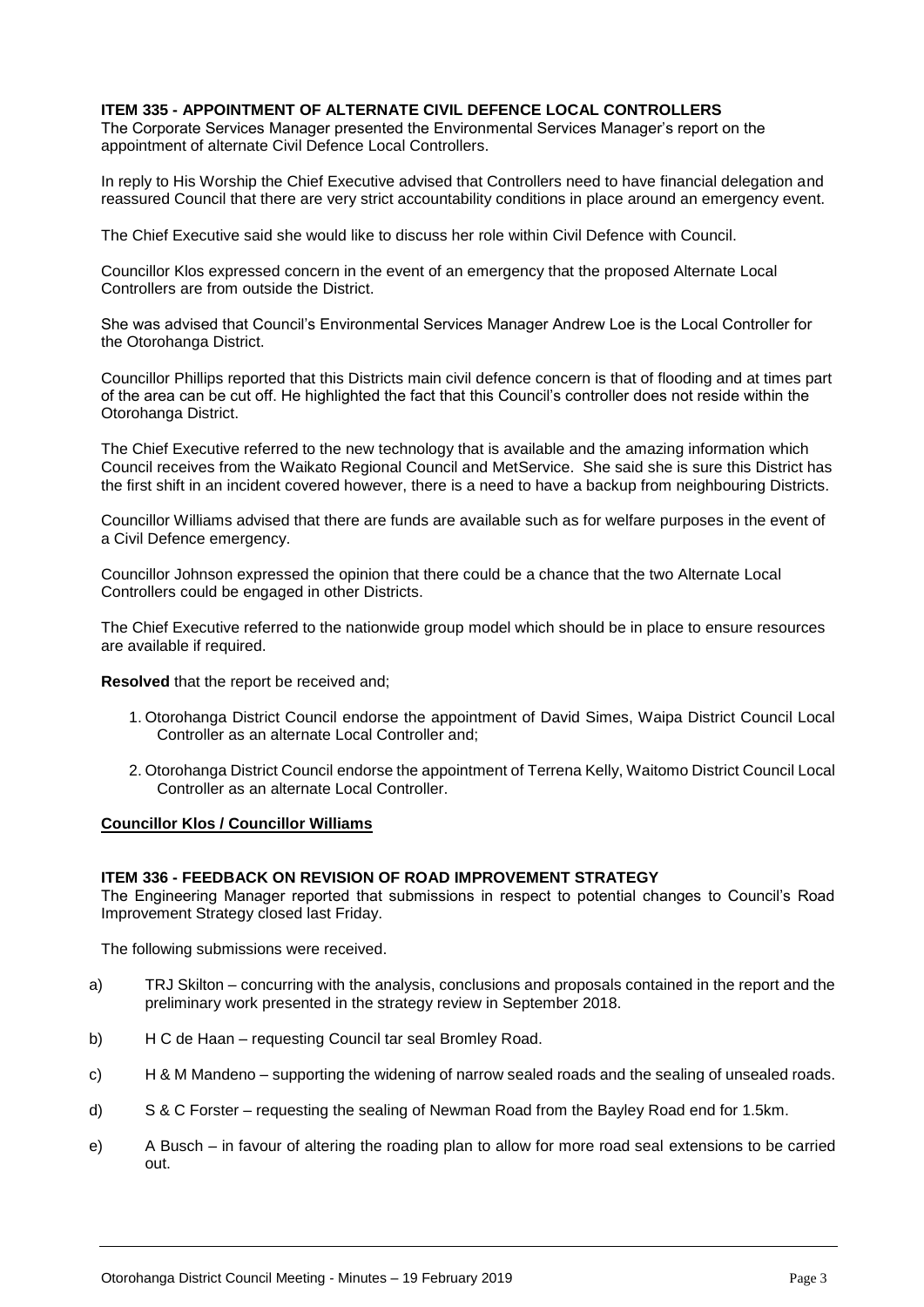f) H & C Clarke – requesting widening the existing sealed road (Otewa Road) after the gorge from Staples metal pit to the straight leading up to Tower Bridge.

To consider widening the existing seal road (Maihiihi Road) from the junction of Maihiihi and Paewhenua Roads heading north on Maihiihi Road for approximately 1km.

**Resolved** that the Engineering Managers Report be received, the submissions received be acknowledged and a workshop be held following the next Council meeting on 19 March 2019 to enable Council to discuss the criteria to assess prioritisation of those roads highlighted for seal extension work.

#### **Councillor Pilkington / Councillor Phillips**

#### **ITEM 337 – ROUTINE ENGINEERING REPORT – NOVEMBER 2018 – JANUARY 2019**

The Engineering Manager referred members to his report and requested this be taken as read.

#### WEED SPRAYING

Councillor Phillips raised the matter of weed spraying throughout the District and the extent of spraying versus safety on the roads.

The Engineering Manager replied that it is Council's intention to minimise the extent of spraying.

He said the issues relating to Bristle grass should be referred to the Regional Council.

#### STOPBANK LEASES

Councillor Phillips queried whether the lease holders are aware of what is happening in regards to the installation of the Stopbank pathway.

The Organisational & Community Development Manager replied that Council has applied for "change of land use" from grazing to walkway / recreation and that it is the intention to minimise interruption to the grazing being carried out.

**Resolved** that the Routine Engineering Report for the period November 2018 to January 2019 be received.

#### **Councillor Pilkington / Councillor Phillips**

#### **ITEM 339 - SPORT WAIKATO PRESENTATION**

Representatives of Sport Waikato Ms. Michelle Hollands and Ms. Caite Cresswell attended the meeting. Ms. Hollands reported that Sport Waikato's goal is to grow participation in sports and recreation in the Otorohanga District.

Ms. Hollands reported that since July 2018 Sport Waikato has delivered the Sports Awards, carried out an "Active New Zealand" survey and prepared a sport and recreation plan.

Ms. Cresswell advised that Community consultation has been carried out in Otorohanga and Kawhia which included a presentation to the Kawhia Community Board. Ms. Cresswell confirmed that existing club membership in Otorohanga is remaining stable.

Councillor Pilkington said she understood that there will be Community consultation in Kawhia in addition to the presentation to the Kawhia Community Board. She said it is Sport Waikato's intention to enable Clubs rather than run their activities.

Members were informed that the following key themes have been identified – Club support requested for:

- a) Capability support, growing young people's participation, facilities.
- b) Finance / Sponsorship, growing participation, health and safety, volunteer support, coach development, Community / sport partnerships and targeting women and girls key concepts.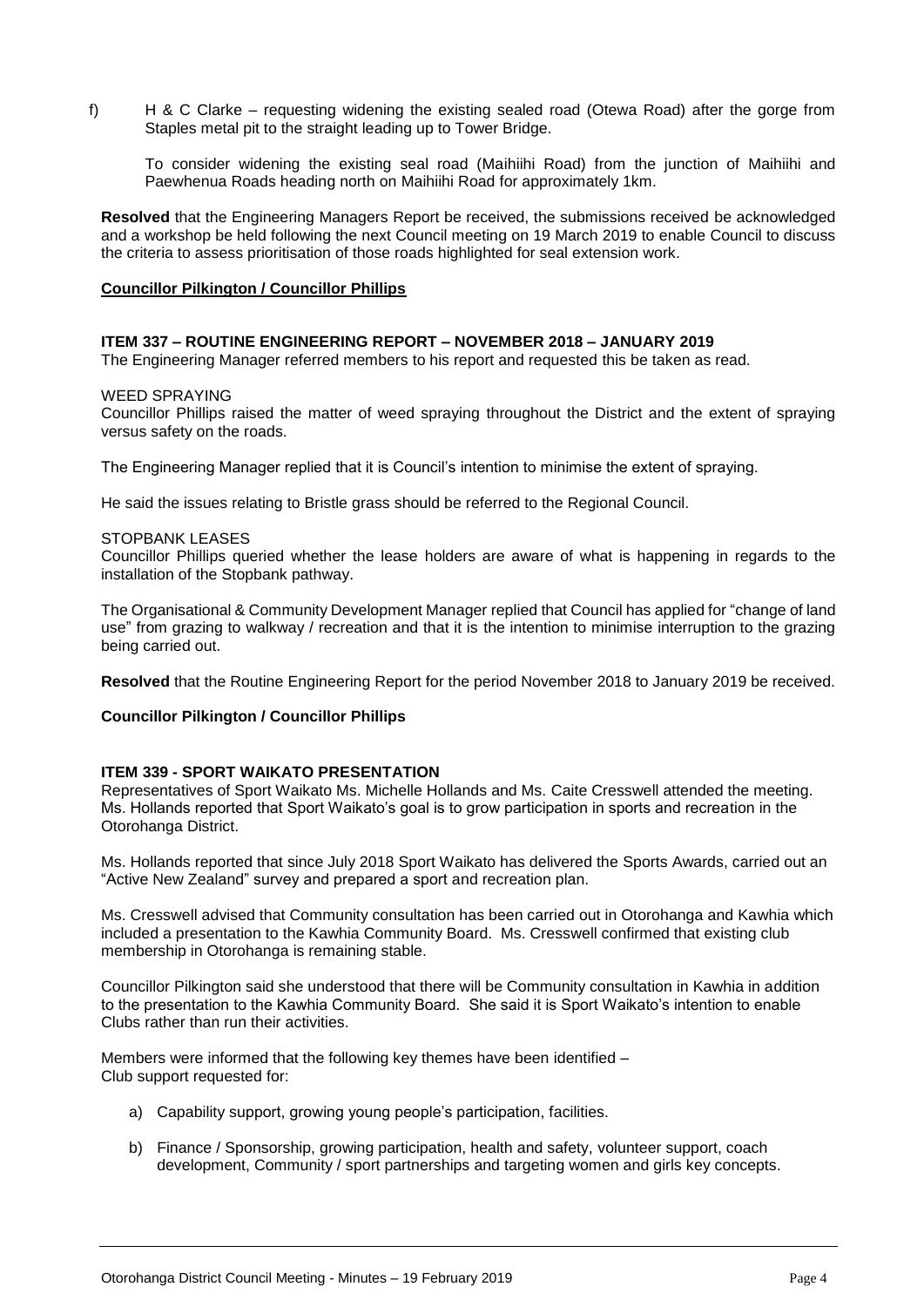c) Facilities - clubrooms, playing fields, indoor facilities.

Ms. Hollands reported that during March 2019 the first draft plan will be prepared and shared for consultation and that this will be presented to Council for feedback in May 2019 and the plan finalised in June 2019.

Members were informed that on 28th of February 2019 the "Moving Waikato 2025 Roadshow" will be presented.

His Worship extended Council's thanks to the representatives for their presentation.

**Resolved** that the presentation on behalf of Sport Waikato be received.

#### **Councillor Phillips / Councillor Williams**

#### **ITEM 338 - KAWHIA FORESHORE RECLAMATION LAND**

Council's Organisational and Community Development Manager summarised her report advising that approval is sought to apply to Land Information New Zealand (LINZ) and the Department of Conservation (DoC) for the reclaimed land on the foreshore of Kawhia to be vested in Council as recreation reserve subject to the Reserves Act 1977 to fully accomplish Council's current interest in the land and future proof the land for continued public use and / or development.

In reply to Councillor Phillips regarding whether Iwi is in favour of the proposal the Organisational and Community Development Manager replied that the Kawhia Community Board Chair has spoken informally to local Iwi and received their blessing. Council requested that a formal approach be made to local Iwi from Council.

Councillor Pilkington reported that the area is not just about the playground, it is concerning land which Council currently does not have jurisdiction over. She said it is necessary for the land to be classified around its status.

The Organisational and Community Development Manager informed members the estimated cost of the proposal will be around \$20,000.

#### **Resolved** that

- 1. Pursuant to Section 10 (1) and (2) of the Local Government Act 2002 the Otorohanga District Council resolves that application be made to Land Information New Zealand and the Department of Conservation for the reclaimed land on the Kawhia foreshore being identified as Section 1 on the attached Plan 1 showing an area of approximately 4000 m2 to be vested to Council as recreation reserve subject to the Reserves Act 1977.
- 2. Council is to meet all costs incurred by Land Information New Zealand and the Department of Conservation for the perfecting of Council's interest in the land.
- 3. The Council's Chief Executive is given the authority to sign any documents and or agreements in relation to the transaction.

#### **Councillor Pilkington / His Worship**

#### **WAIKATO LOCAL AREA SHARED SERVICE (WLASS)**

**Resolved** that Council appoint its Chief Executive Ms. Tanya Winter as a Director on the Waikato Local Area Shared Service (WLASS)

#### **His Worship / Councillor Christison**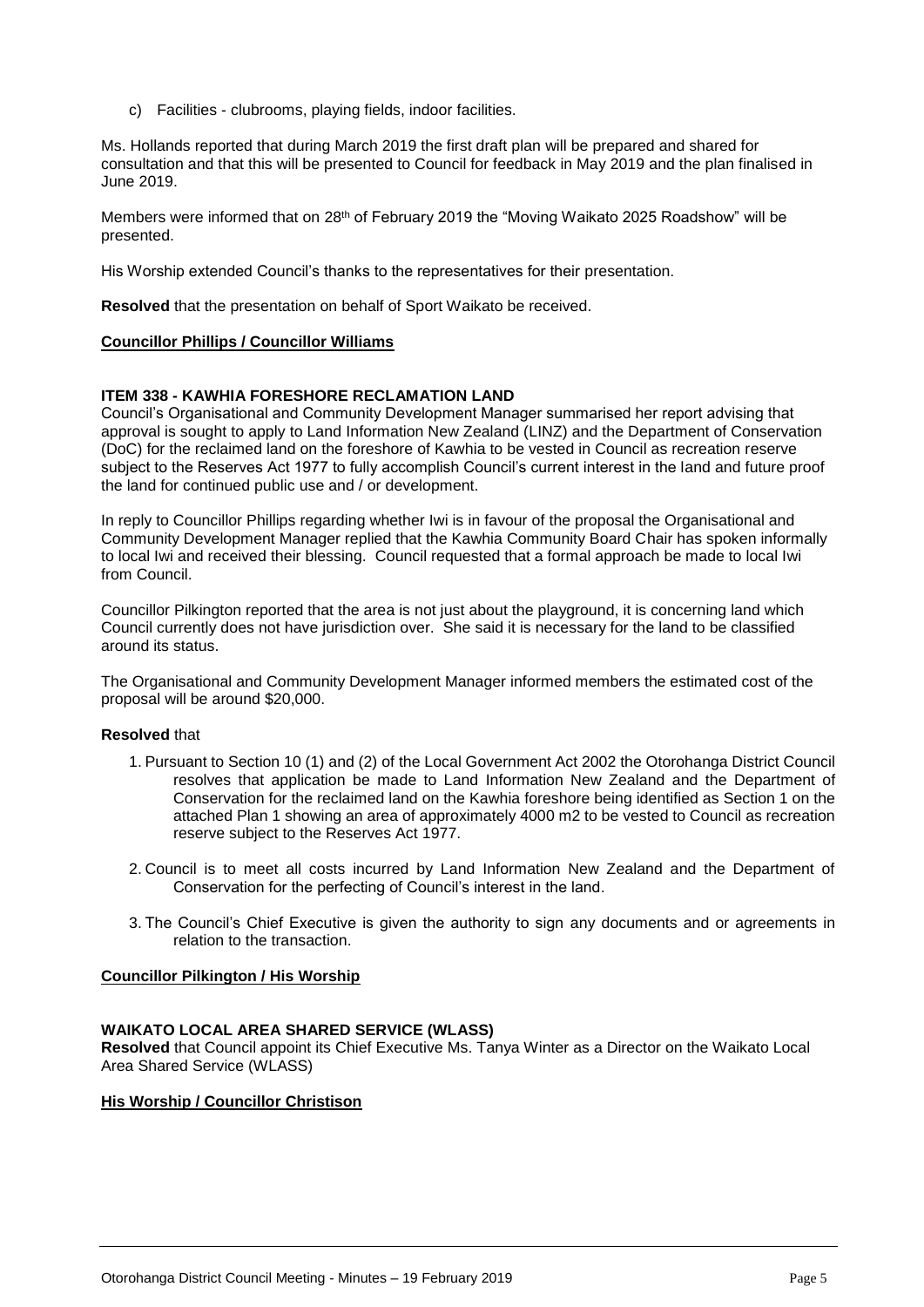#### **ITEM 340 - ODC MATTERS REFERRED FROM 22 JANUARY 2019**

The Governance Supervisor took members through matters referred.

#### ROAD NAMING POLICY

The Organisational and Community Development Manager reported that currently Council has no Road Naming Policy in place. She said this issue has been raised as a result of the Otewa Road subdivision undertaken by Mr. Sargent. It was agreed that the Organisational and Community Development Manager discuss with the Chief Executive the development of a Road Naming Policy.

#### INTERSECTION LIGHTING

The Engineering Manager reported that the Item regarding costs involved in installing lights at the busiest rural intersections will be dealt with through the Road Improvements Programme.

#### TEMPORARY ROAD CLOSURE - BOND

The Engineering Manager further advised that he will prepare a policy regarding the introduction of a bond for temporary road closures on sealed roads.

#### **LUNCH ADJOURNMENT**

**Resolved** that Council adjourn for Lunch at 12. 29pm

#### **His Worship / Councillor Pilkington**

#### **MEETING RE-AJOURNMENT**

**Resolved** that Council resume the meeting at 1.10pm

#### **His Worship / Councillor Phillips**

#### **WORKSHOP PROPOSAL – HAMILTON CAR CLUB – NGUTUNUI HILLCLIMB**

**Resolved** that Council move into a Workshop situation.

#### **His Worship / Councillor Pilkington**

Consideration of the submissions received on the Hamilton Car Club's – Ngutunui Hillclimb were discussed.

#### **MEETING RE-AJOURNMENT**

**Resolved** that Council resume the meeting.

#### **His Worship / Councillor Phillips**

#### **HAMILTON CAR CLUB – NGUTUNUI HILLCLIMB**

**Resolved** that:

- a) the resolution on Item 329 Application for Temporary Road Closure Hamilton Car Club Ngutunui Hillclimb 2019 dated 22 January 2019 be revoked.
- b) that the Hamilton Car Club be invited to apply to Council for an event in 2020.
- c) any temporary road closure application to include
	- 1) a comprehensive Health and Safety Plan
	- 2) a Communication and Engagement plan

#### **Councillor Johnson / Councillor Phillips**

Councillor Klos voted against the motion